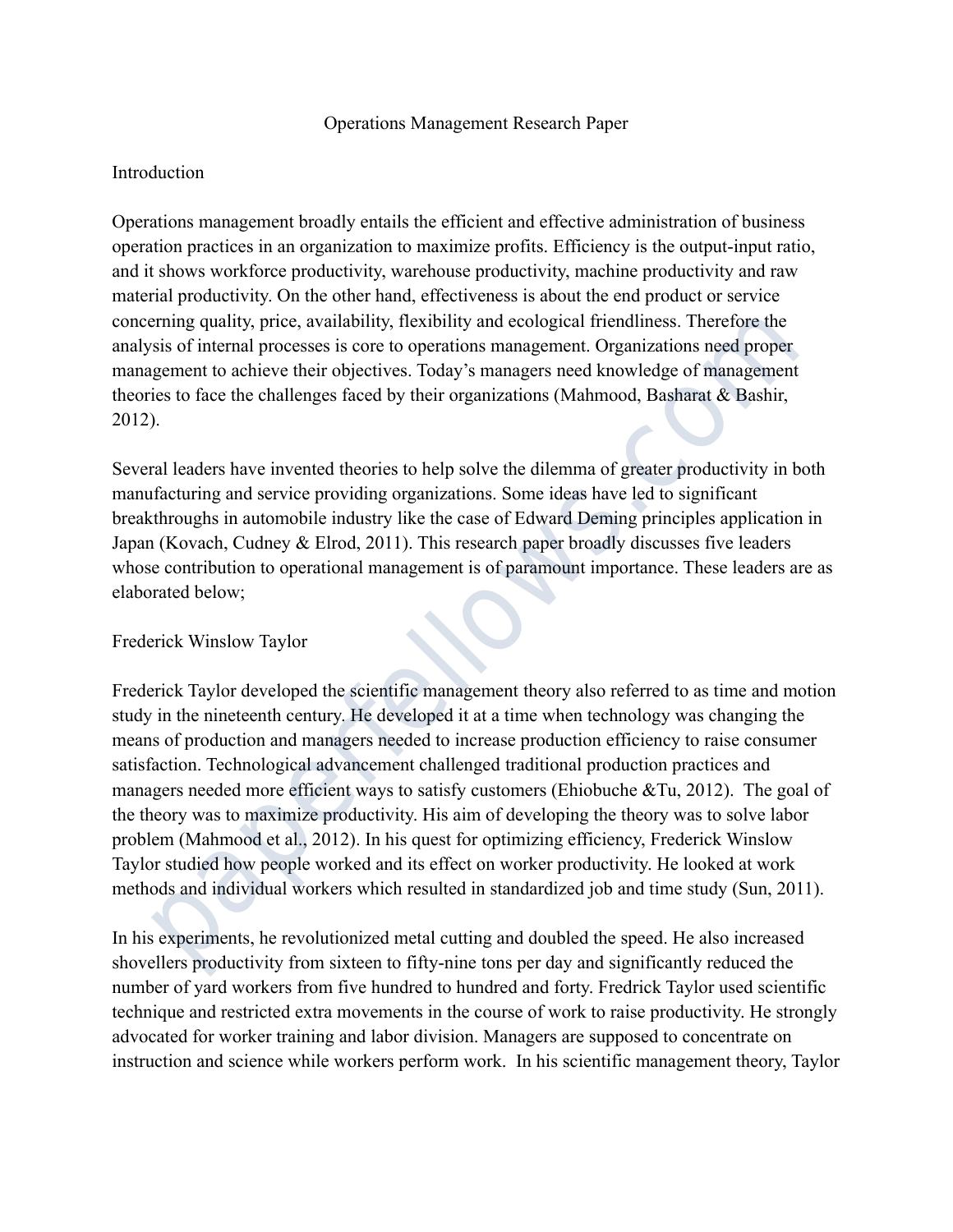introduced four principles to increase efficiency which remains applicable to every kind of human activity (Mahmood et al., 2012).

The first one is the principle of the science of work which refers to studying the job in practice now and generating better means of doing it. It entails collecting data on time and motion and subjecting it to trial and error method to determine more efficient ways of performing specific tasks. The principle focused on understanding the job at hand which replaced working by natural sense and simple habit (Ehiobuche &Tu, 2012).

The second principle is scientific worker selection which means selecting employees based on their skills and assigning them specific jobs accordingly. Fredrick Taylor discouraged random assignment of employees to any jobs available and advocated for worker suitability to the task at hand. The principle focuses on motivation and capability to assign members of staff different projects to attain maximum efficiency (Ehiobuche &Tu, 2012).

The third principle is worker scientific education and development which refers to teaching employees the rules governing new methods. Selected workers are trained on their specific jobs to attain the maximum result. Labor productivity determines reward and payment meaning that higher achievers are given greater incentives (Ehiobuche & Tu. 2012).

The fourth principle is the equal division of responsibility and task between managers and workers for efficient and economical completion. It focuses mainly on establishing a just level of performance and rewarding higher performance. Managers should concentrate on training and planning allowing the workers to carry efficiently on with their tasks (Ehiobuche& Tu. 2012). The results of "time and motion studies" made Frederick Taylor to conclude that some people are more efficient than others in performing a given task and managers should seek to employ such people. Therefore, choosing the right people for a job leads to workplace efficiency. Frederick Taylor's principles are still used in the modern world as many organizations pay their workers according to their productivity. econd principle is scientific worker selection which means selecting employees based oskills and assigning them specific jobs accordingly. Fredrick Taylor discouraged randomment of employees to any jobs available and advoc

# Frank and Lillian Gilbreth

Frank and Lillian Gilbreth lived in the twentieth century as husband and wife. They improved Frederick Taylor's methods on time and motion study by subdividing each task into small components, scientifically reorganizing each job component and finding more efficient ways of performing each segment (Mahmood, et al.,2012).Frank led to the invention of process charting which aimed at all work elements whether valuable or not. Lillian on the another hand concentrated her attention on psychology by looking at worker's motivation and the effect of attitude on a process outcome. She studied ergonomic worker issues such as heating, fatigue, and lighting (Sun, 2011).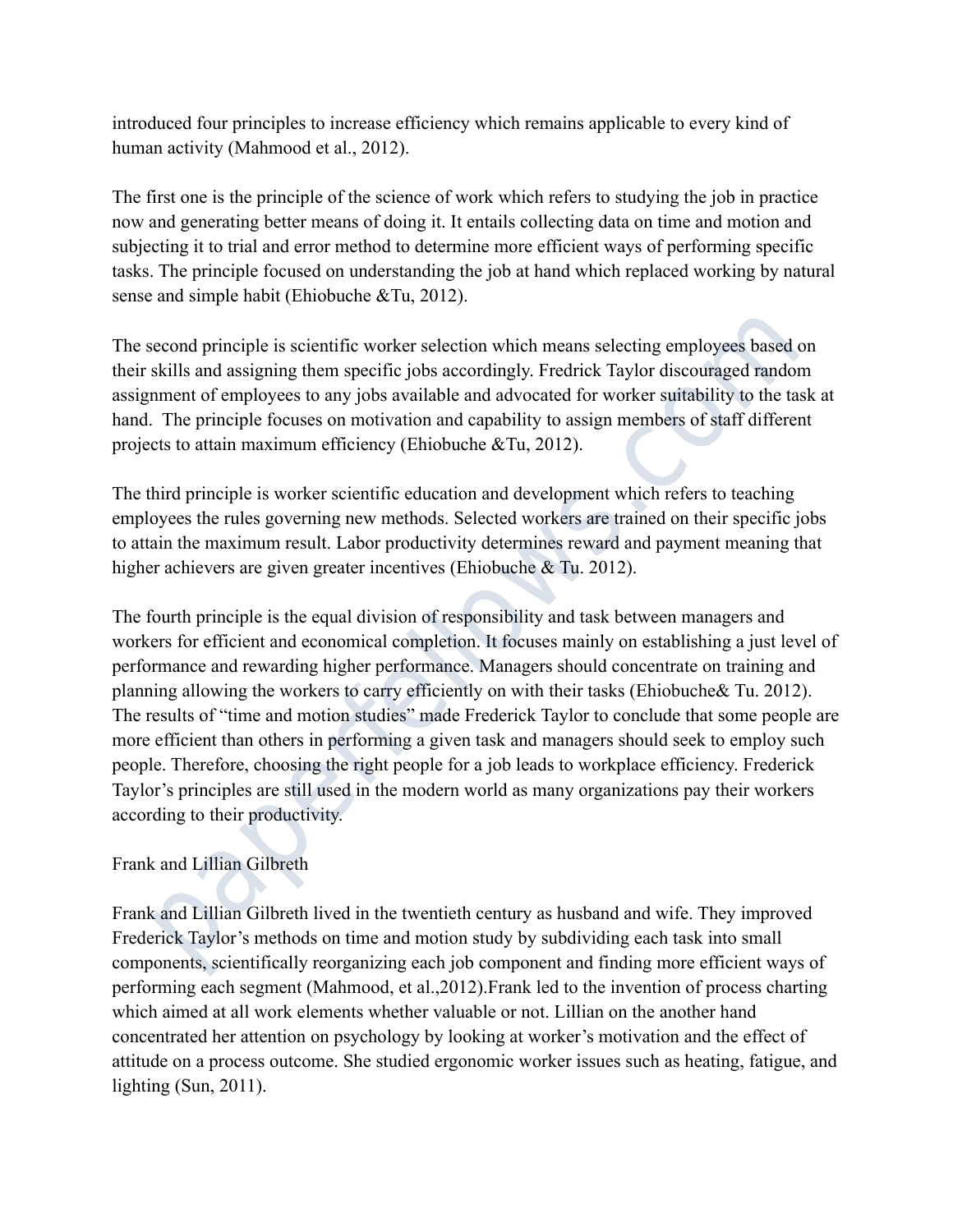In their experiments, they subdivided the movement of employees' hand into seventeen different units called therbligs for analysis. The aim of the study was the elimination of wasteful actions. The study led to the development of a new work method termed as speed work. From the experiment, they concluded that worker efficiency is raised by reducing therbligs number (Ehiobuche &Tu, 2012).

The theory found that there was only "one best way" to undertake any task and efficiency could be increased by replicating it throughout the tasks (Ehiobuche &Tu, 2012). Therefore, the challenge is to find this one best way. To understand whole task managers need to direct their efforts to the incremental study of time and motion. Therefore there are similarities between Frederick Taylor's theory and Frank and Gilberth's theory of operations management.

## Eli Whitney

Eli Whitney contribution to operational management was the concept of interchangeable parts. He is credited with the invention of the first cotton gin during the time of industrial revolution in America when labor was a scarce resource (Sun, 2011). He also used this concept in manufacturing ten thousand muskets for the United States army at a very low price. Interchangeability of parts concept means the creation of identical parts that can be mass produced and replaced. The parts can then be fitted together to create the final object like firearms. The goal of this concept is to eliminate the need for the large and skilled workforce which can be expensive to any organization (Sun, 2011). enge is to find this one best way. To understand whole task managers need to direct their<br>sto the incremental study of time and motion. Therefore there are similarities between<br>rick Taylor's theory and Frank and Gilberth's

The idea of interchangeability of parts allowed Eli Whitney to reduce cost in mass manufacturing significantly. Machine specialization solves the problem of labor constraint and also eliminates duplication of work. The concept allowed more work to be done in a short duration of time, therefore, increasing efficiency (Sun, 2011). Eli Whitney's theory was thus different from the other two approaches discussed above.

# Edward Deming

Edward Deming teachings and theories argued that product defects are not as a result of careless workers, but rather management shortcomings and that quality cannot be improved by inspection. He based his idea on the system of profound knowledge which has become an effective management theory for organizational transformation. The effective application of its practices and principles by organizations can lead to cost reduction through reducing rework, waste, staff litigation and attrition while increasing worker satisfaction, customer loyalty, quality, and profitability. This system has four key elements namely; theory of system, knowledge, variation and psychology (Kovach, Cudney & Elrod, 2011).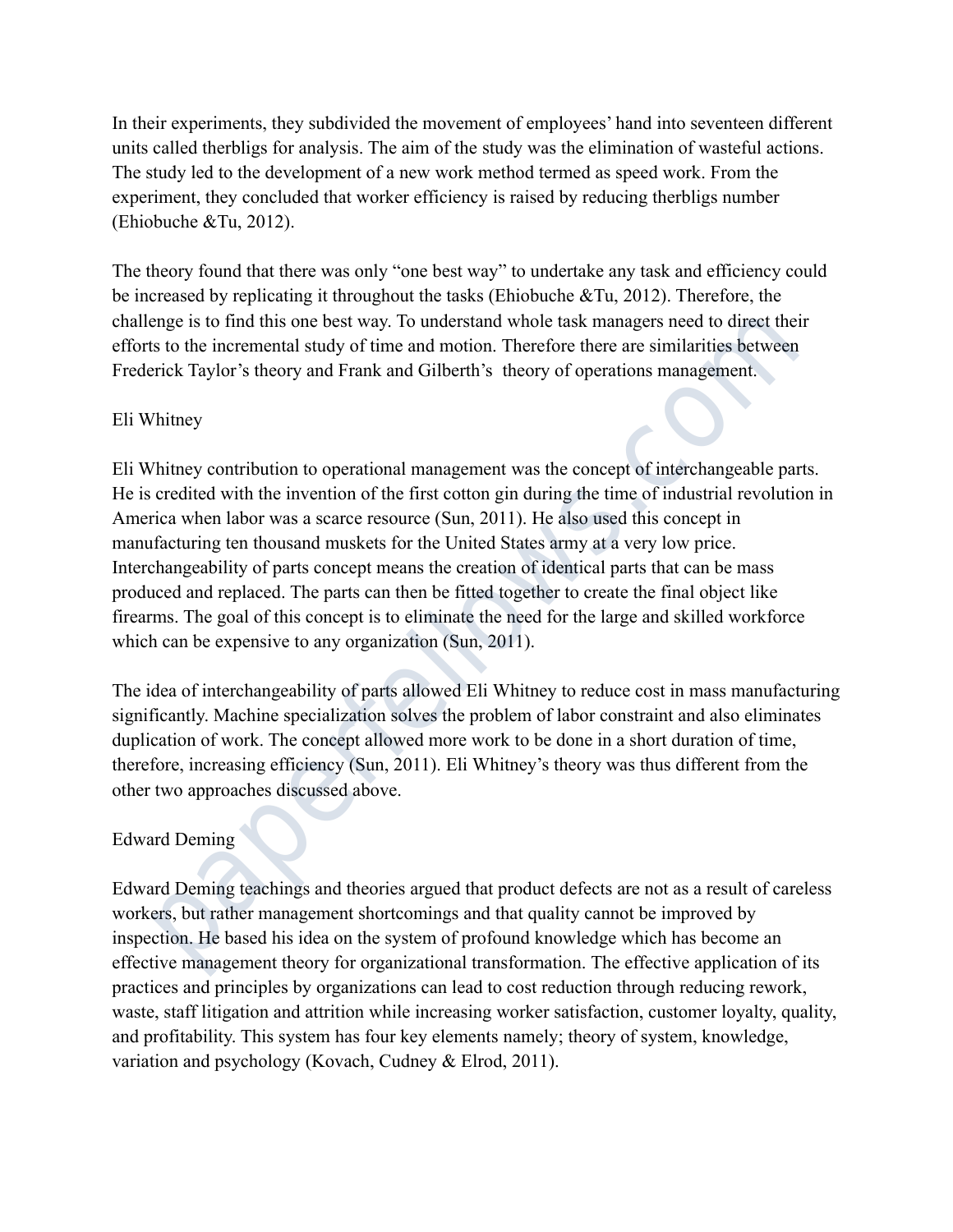Appreciation of a system entails understanding all the processes involving the producers, suppliers, and customers of goods and services. A system approach to management leads to quality improvement of products and services since all interactions and connections work together to achieve a common goal. A system combines both external and internal factors to achieve a steady state which determines its output but not individual elements (Kovach et al., 2011).

Knowledge of variation proposes that all measurable factors are subject to vary. System flexibility will cause normal variation while particular causes will lead to defects. Managers ought to eradicate the particular causes while domineering normal variation to ensure products' quality (Kovach et al., 2011).

The theory of knowledge is based on the premise that human beings do not know everything. Whatever they know has limits. However, knowledge can be increased over a period through learning and experience.Knowledge of psychology entails understanding the human nature. People are different regarding their capabilities and abilities. Individual performance is largely governed by the system that he works in (Kovach et al.,2011).

To improve organizations effectiveness, Edward Deming provided fourteen important principles to be followed by management. They include; creation of consultancy of purpose, adoption of a new philosophy, continuous training and leadership, eradication of fear among the workforce, constant improvement of the system, elimination of slogans and workforce targets, elimination of barriers between departments, continuous self-improvement and education, and ending dependence on inspection. The principles ensure total quality management in any organization. Edward Deming understood the importance of quality in ensuring business success. (Kovach et al., 2011). bility will cause normal variation while particular causes will lead to defects. Managers<br>to eradicate the particular causes while domineering normal variation to ensure producty (Kovach et al., 2011).<br>Hevever they know ha

Problem-solving is a critical function of management. It requires due diligence of the issue at hand and thorough consultation. Edward Deming provided the plan-do-study-act cycle to help in solving problems which he referred to as the learning cycle. It shows the steps taken by management to ensure continuous product improvement (Kovach et al., 2011).

The plan step involves identification of a goal, formulation of a theory definition of success metrics and putting the plan into action. The do step involves the implementation of the components of the program. The study step involves monitoring the outcomes for signs of success and progress or areas of improvement. The act step is where the results of the learning process are used to make proper adjustments.Managers should follow this cycle to improve their products continuously.Edward Deming noted the presence of barriers that hinder management from continual improvement. He described the most series barriers as deadly diseases of